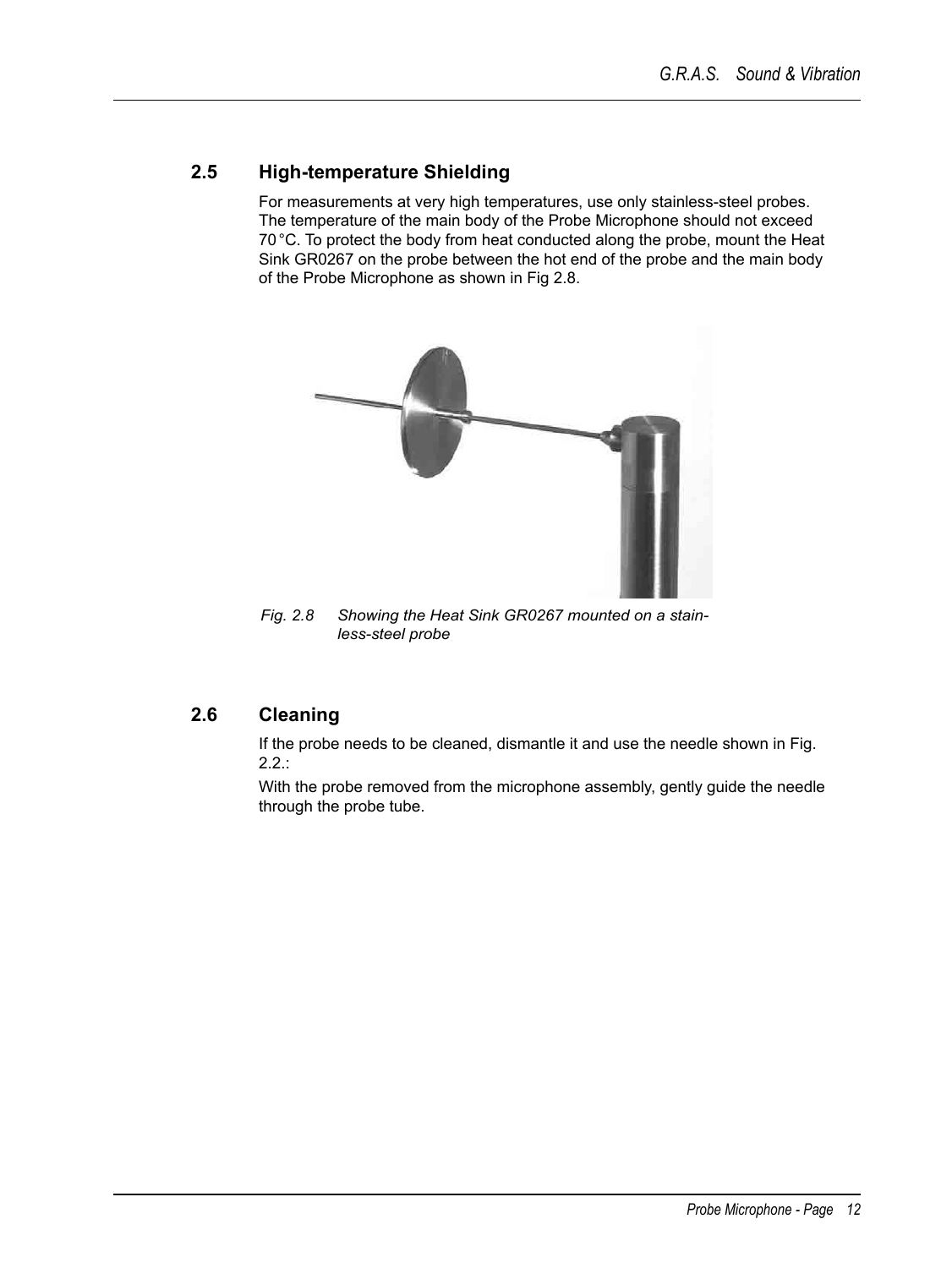#### **3. Calibration**

The following explains how to calibrate both the level and frequency responses of the Probe<sup>[1]</sup> Microphone.

#### **3.1 Level Calibration**

To calibrate the Probe Microphone with a pistonphone such as the GRAS Type 42AA, first ensure that the pistonphone is fitted with a coupler for calibrating  $\frac{1}{2}$  microphones (in the ase of the Type 42AA, this is standard). The Probe Microphone comes with two  $\frac{1}{2}$  calibration adapters, i.e.:

- GR0265 for stainless steel probes
- GR0266 for flexible probes

Fit the appropriate adapter to the Pistonphone's coupler. Insert the tip of the probe into the calibration adapter  $^2$  (see Fig 3.1) and turn on the pistonphone. For a Pistonphone Type 42AA, the sound pressure at the probe tip will be 114dB re.  $20 \mu Pa$ . Since the load-volume correction for the probe is 0dB, the only corrections necessary will be for the barometric pressure.



*Fig. 3.1 Level calibration using Pistonphone Type 42AA*

## **3.2 Frequency-response Calibration**

Frequency-response calibration can be performed either as a free-field calibration using a suitable sound source and ¼″ microphone in an anechoic chamber or as a pressure-response calibration using the Calibration Coupler RA0236 included with the Probe Microphone.

#### **3.2.1 Calibration Coupler RA0326**

To use this coupler, an emitting microphone and a receiving microphone are required. These are not part of the standard Probe Microphone.

The emitting microphone is inserted in one end of the coupler and the receiving microphone in the other end (see Fig 3.2).

The probe tip is inserted in the appropriate hole in the side of the coupler. There are two of these on opposite sides of the coupler, one for stainless-steel probes and one for flexible probes. The hole not in use should be closed off with an insert pin.

<sup>&</sup>lt;sup>2</sup> The probe tip must not make contact with any surface inside the calibration adapter since this will block the entrance to the probe.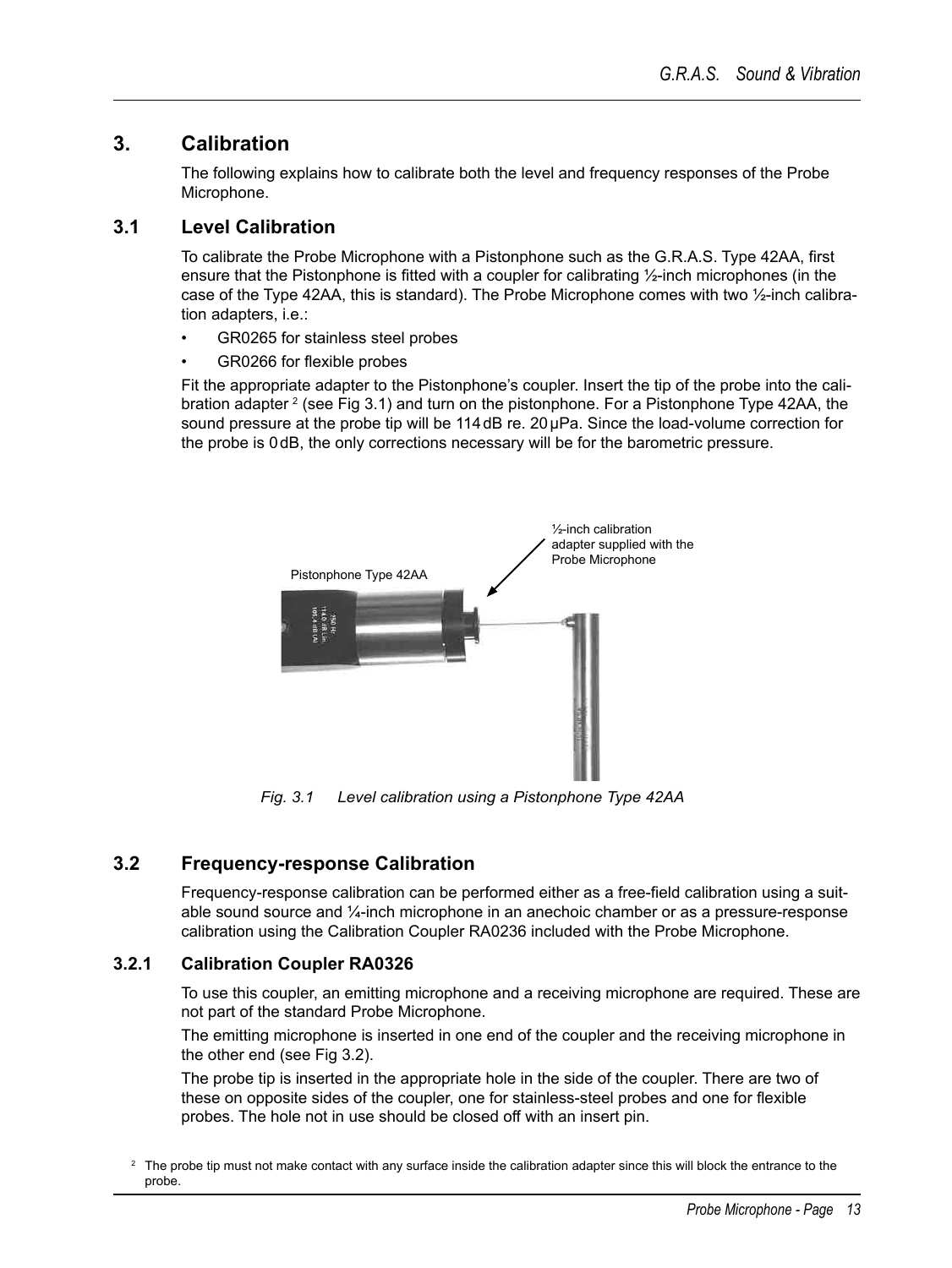

*Fig. 3.2 Set up for pressure-frequency response calibration*

Apply the test signal to the transmitting microphone and measure the responses of both the receiving microphone Probe Microphone. The response of the Probe Microphone can then be seen as relative to the response of the receiving microphone. Since the sound pressure within the coupler will vary across the diameter of the coupler, make sure that the tip of the probe is positioned at the diametral centre of the coupler<sup>3</sup>.

<sup>&</sup>lt;sup>3</sup> In any event the probe tip must not make contact with the opposite side of the calibration coupler since this will block the entrance to the probe.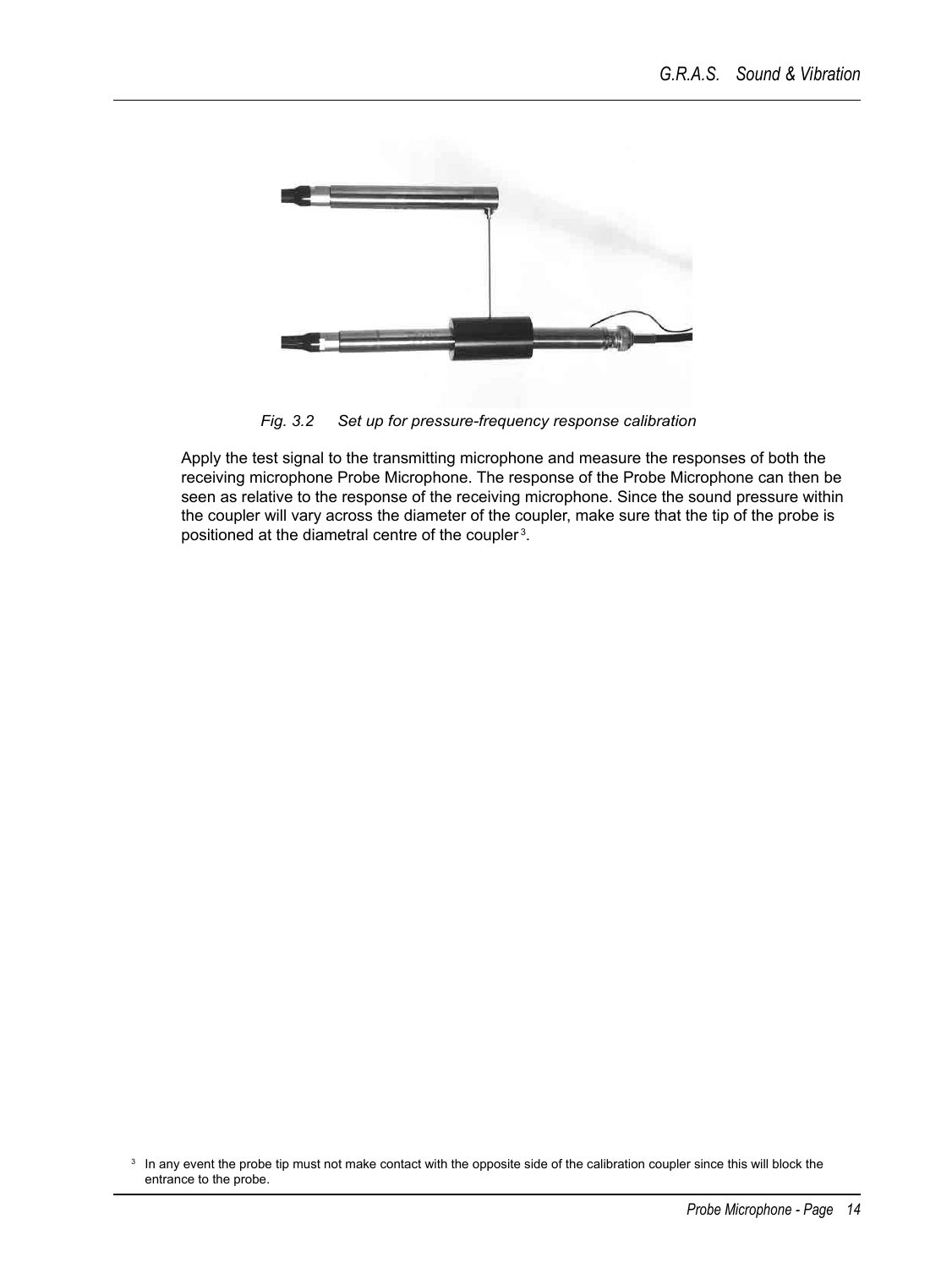# **4. Service and Repair**

Repairs should be carried out only by qualified personal. The Probe Microphone should not be dismantled with power on because of high-voltage circuits.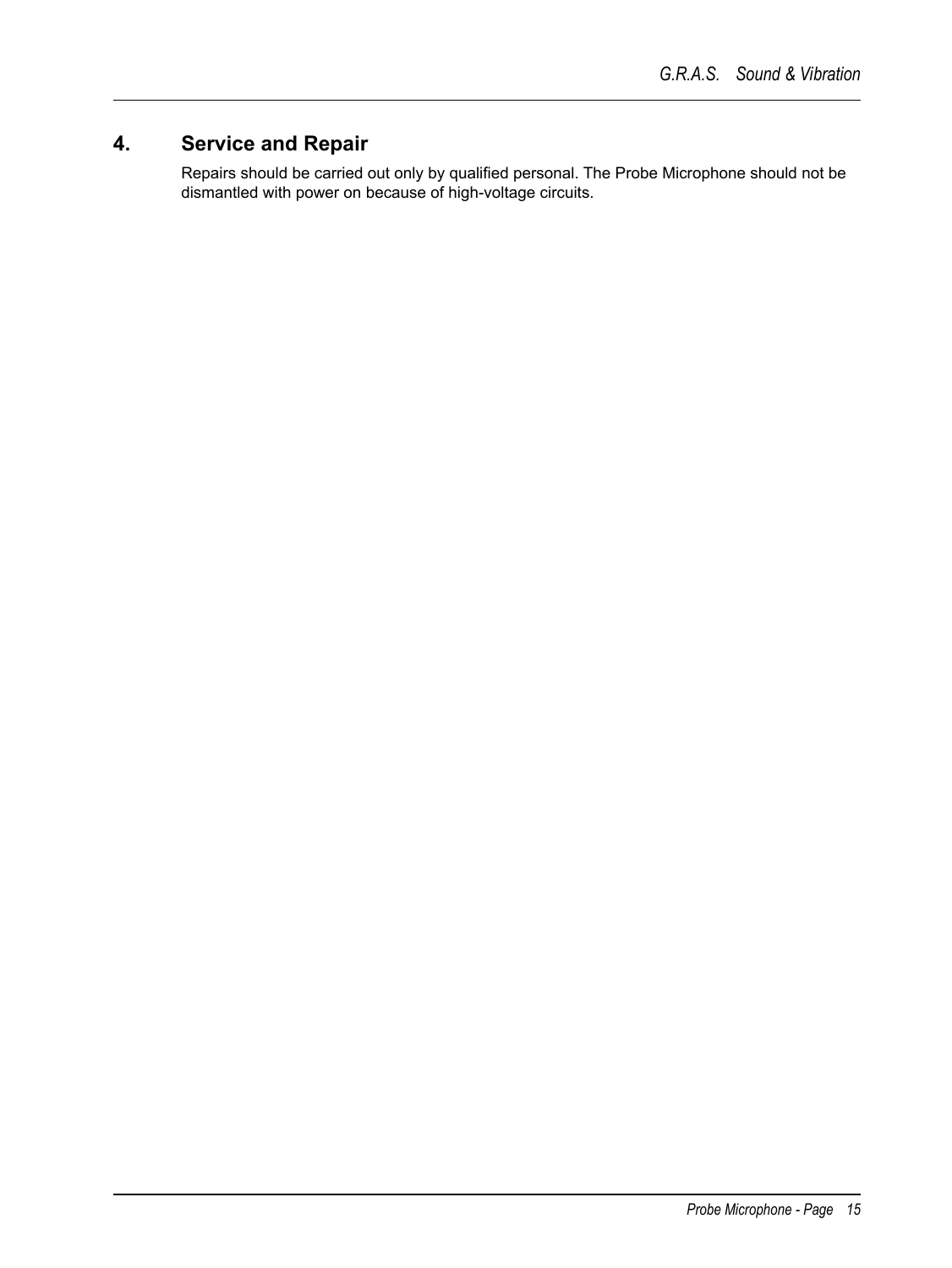## **5. Specifications**

#### **Nominal sensitivity at 250Hz:**

3mV/Pa (individually calibrated)

#### **Dynamic range:**

40dB to 166dB (re. 20µPa)

#### **Frequency response (relative to tabular values):**

| $2$ Hz - $20$ Hz:    | ±1.5dB       |
|----------------------|--------------|
| 20 Hz - 250 Hz:      | $\pm 0.5$ dB |
| $250$ Hz - 1kHz:     | $\pm 0.5$ dB |
| $1k$ Hz - $2k$ Hz:   | $\pm 0.8$ dB |
| $2k$ Hz - 5k Hz:     | $+1$ dB      |
| $5k$ Hz - 10 $k$ Hz: | ±1.5dB       |
| $10k$ Hz - $20k$ Hz: | $±3$ dB      |

#### **Electrical Output Impedance:**

<50Ω

## **Power supply:**

| Type 40SA: |                                            |
|------------|--------------------------------------------|
| Single     | 120 V (2.5 mA) to 28 V (0.7 mA)            |
| Dual       | $\pm 60$ V (2.5 mA) to $\pm 14$ V (0.7 mA) |
| — 1000     |                                            |

## Type 40SC:

2mA to 20mV (typically 4mA)

#### **Temperature Range:**

| Operating:                    | -25 $\rm{^o}$ C to 70 $\rm{^o}$ C |
|-------------------------------|-----------------------------------|
| Probe temp. (with heat sink): | max. $800^{\circ}$ C              |

#### **Pressure-equalization time constant:**

| Internal to tip static pressure: | typically 0.1s       |
|----------------------------------|----------------------|
| Dimensions:                      |                      |
| Length (housing):                | 83.8 mm              |
| Diameter:                        | 12.7 mm              |
| Weight:                          | 40 a                 |
| Probe tube outside diameter:     | $1.25 \,\mathrm{mm}$ |
| Probe tube inside diameter:      | 1 mm                 |
| Cable length:                    | 3m                   |
| Cable diameter:                  | 2.5 mm               |